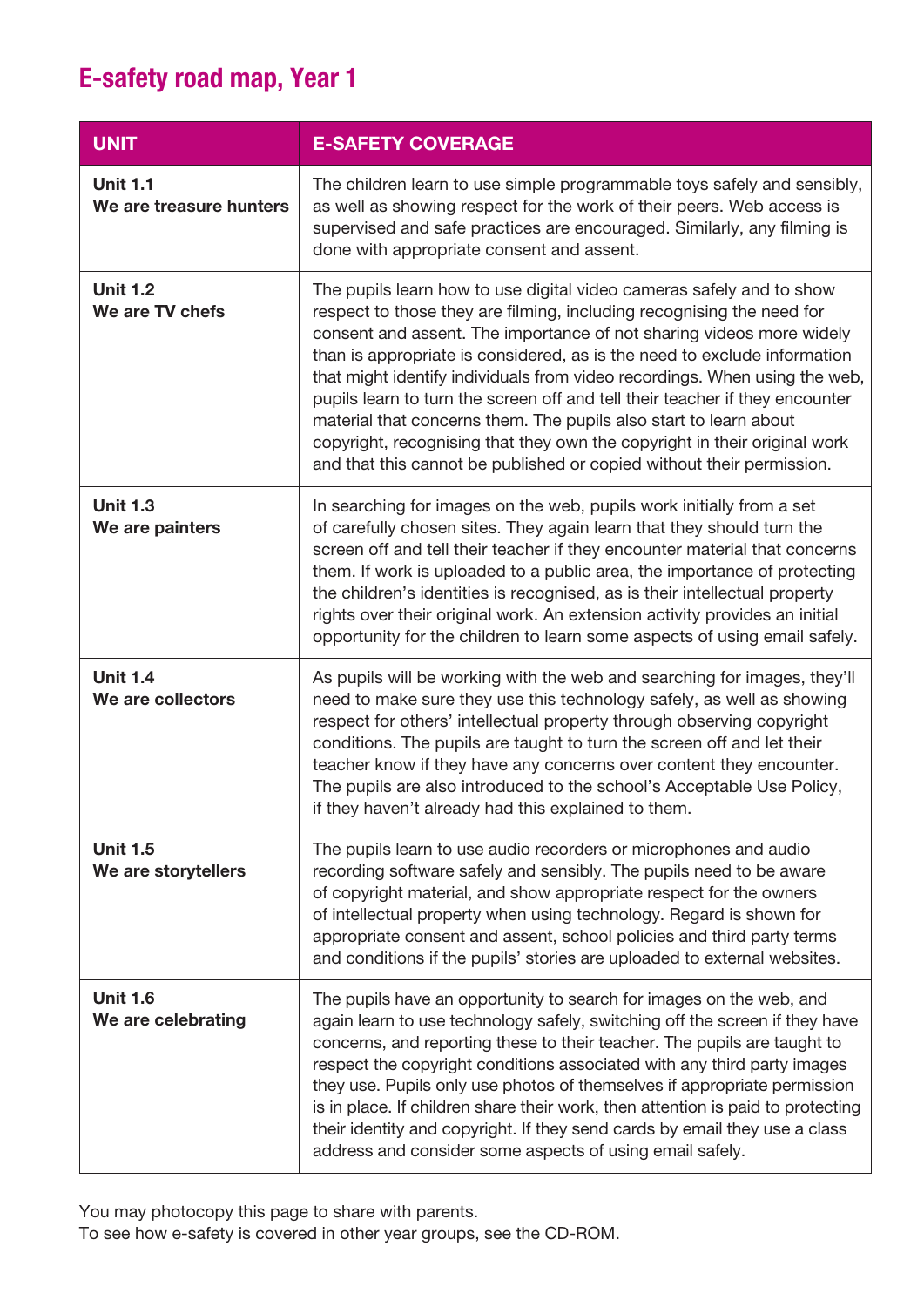| <b>UNIT</b>                             | <b>E-SAFETY COVERAGE</b>                                                                                                                                                                                                                                                                                                                                                                                                                                                                                                                                                                                                                                                                          |
|-----------------------------------------|---------------------------------------------------------------------------------------------------------------------------------------------------------------------------------------------------------------------------------------------------------------------------------------------------------------------------------------------------------------------------------------------------------------------------------------------------------------------------------------------------------------------------------------------------------------------------------------------------------------------------------------------------------------------------------------------------|
| <b>Unit 2.1</b><br>We are astronauts    | The pupils must let their teacher know if they encounter inappropriate<br>material when they search the web. If the pupils use third-party images<br>in their projects, they should use images with public domain or Creative<br>Commons licences. The pupils may upload their projects to the Scratch<br>website, if they have registered for accounts using a parent's e-mail<br>address. They learn to observe MIT's terms and condition.                                                                                                                                                                                                                                                      |
| <b>Unit 2.2</b><br>We are games testers | There are concerns about the violent nature of some games. Choosing<br>games wisely, including observing PEGI age restrictions and playing in<br>moderation, are aspects of the safe and respectful use of technology that<br>pupils learn about in this unit. As in Unit 2.1, the pupils may upload their<br>projects to the Scratch website, if they have registered for accounts using<br>a parent's e-mail address. Comments on the Scratch website are not<br>moderated before they appear, although the pupils can report any which<br>are inappropriate. This provides an opportunity to learn about where to go<br>for help and support when they have concerns about content or contact. |
| <b>Unit 2.3</b><br>We are photographers | The children learn that once images are posted online, it's impossible<br>to control what happens to them. Facial recognition software and<br>geotagging mean that those posting images might inadvertently fail<br>to keep some personal information private. The children learn how to<br>minimise these risks, and learn what they should do if they have concerns<br>about images they encounter on the web. The children also learn about<br>what is acceptable and unacceptable to photograph, for example, that it<br>is usually not a good idea to take or share photographs in which children<br>can be identified, or that might reflect badly on the school.                           |
| <b>Unit 2.4</b><br>We are researchers   | The pupils consider how to stay safe while researching online, and show<br>respect for others' ideas and intellectual property by citing their sources,<br>and using licensed images. Safe search filters are in place for using<br>Google or Bing and school internet access is filtered.                                                                                                                                                                                                                                                                                                                                                                                                        |
| <b>Unit 2.5</b><br>We are detectives    | The pupils learn about some of the risks associated with email. They<br>learn that attached files can contain viruses or other harmful programs,<br>that email addresses and embedded links can be 'spoofed', and that<br>'spam' is a common problem. It is recommended that all emails are<br>sent and received via a single class email address. The password for<br>this account is not shared with children. If the children do use individual<br>accounts, they'll need to keep their account details private and share<br>their email address only with people they know and trust.                                                                                                         |
| <b>Unit 2.6</b><br>We are zoologists    | The pupils again learn that when sharing photographs and geo-location<br>information online they need to consider the importance of keeping<br>personal information private; they achieve this by not including names or<br>photographs of people. The pupils are taught to respect rules for using<br>digital equipment when out of the classroom, to ensure the equipment is<br>kept safe and that they are not so focused on using it that they become<br>unaware of risks around them.                                                                                                                                                                                                        |

You may photocopy this page to share with parents.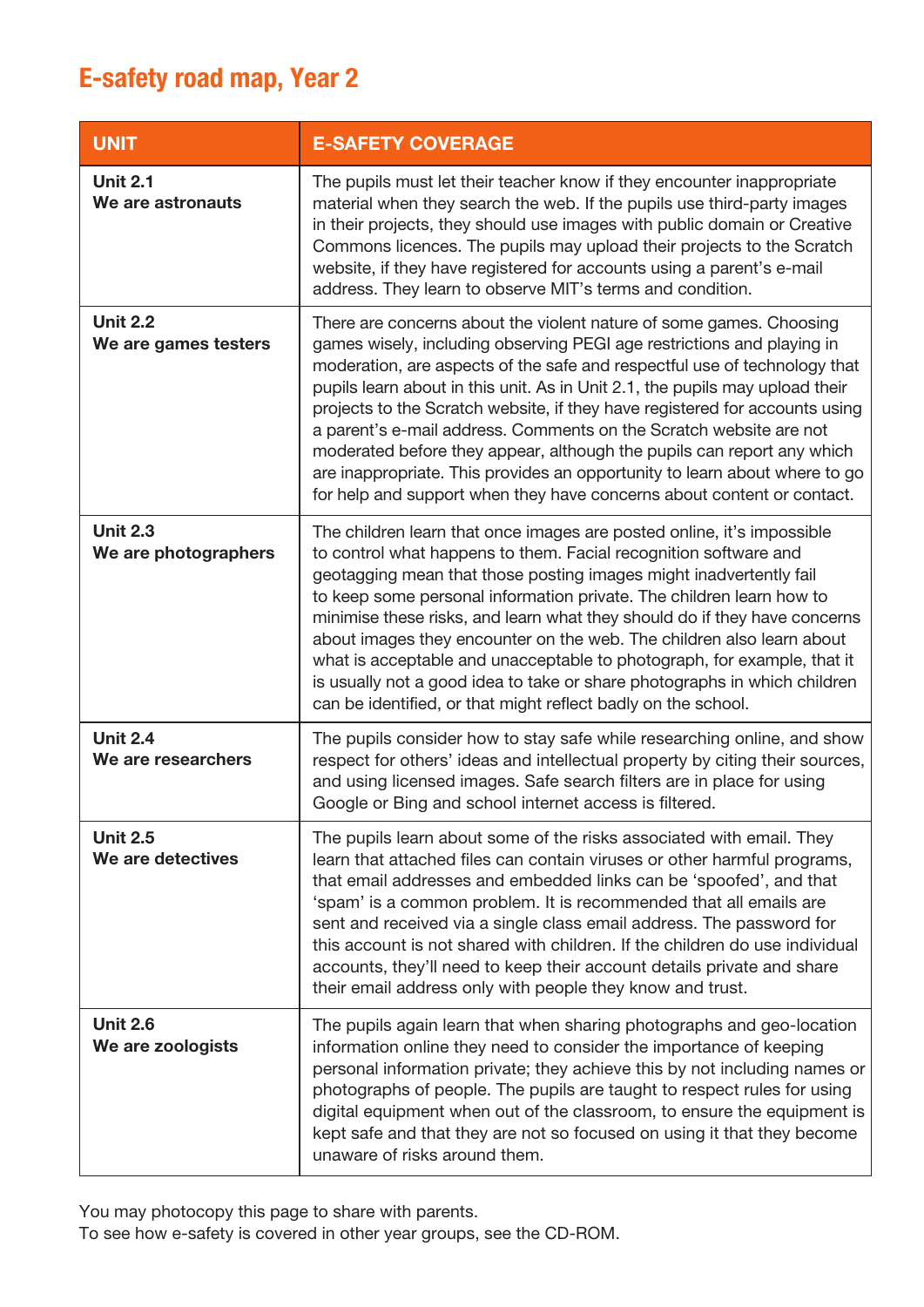| <b>UNIT</b>                                    | <b>E-SAFETY COVERAGE</b>                                                                                                                                                                                                                                                                                                                                                                                                                                                                                 |
|------------------------------------------------|----------------------------------------------------------------------------------------------------------------------------------------------------------------------------------------------------------------------------------------------------------------------------------------------------------------------------------------------------------------------------------------------------------------------------------------------------------------------------------------------------------|
| <b>Unit 3.1</b><br>We are programmers          | The pupils need to consider copyright when sourcing images for their<br>programs and/or uploading their own work to the Scratch community<br>site. Searching for content for programs or viewing others' cartoons<br>also offers an opportunity to develop safe search habits. If the pupils<br>participate in the Scratch community, they need to think about what<br>information they can share and how to participate positively in an online<br>community, as well as obtaining parental permission. |
| <b>Unit 3.2</b><br>We are bug fixers           | The pupils could consider the implications of bugs in software.<br>Participating in the Scratch community would enable the pupils to help<br>others with their projects as well as allowing them to receive help on<br>their own. Participation requires parental permission, and the pupils<br>should consider what behaviour is acceptable online.                                                                                                                                                     |
| <b>Unit 3.3</b><br>We are presenters           | In filming one another, the pupils need to ensure that the appropriate<br>permission has been obtained, and that they act respectfully and<br>responsibly when filming, editing and presenting their work. The pupils<br>should think through the implications of videos being made available on<br>the school network or more widely via the internet. They should discuss<br>why schools and other organisations have strict policies over filming.                                                    |
| <b>Unit 3.4</b><br>We are network<br>engineers | The pupils learn about how networks, including the internet, operate.<br>They learn that data transmitted via the internet is not always encrypted.<br>They consider some of the implications for privacy, e.g. their 'digital<br>footprint' associated with using the internet. They become aware of<br>the importance of DNS for safe use of the internet. They learn to use<br>command line diagnostic tools safely and responsibly.                                                                  |
| <b>Unit 3.5</b><br>We are communicators        | The pupils should think about the safe use of email. They learn how<br>email can be used positively. They become aware of some of its risks,<br>including malware attachments, hacked accounts, spam and spoofed<br>links, but also learn how their exposure to such risks can be reduced.<br>They consider the importance of introductions in extending circles of<br>trust. They learn how video conferencing can be used positively, to<br>support learning with a known partner.                     |
| <b>Unit 3.6</b><br>We are opinion<br>pollsters | The pupils learn some of the legal and ethical requirements for<br>designing online surveys and processing data. They also consider what<br>information it would be appropriate for them to give in an online survey,<br>and some implications of data processing. The pupils can use online<br>tools for collaborating on survey design and analysis, considering how<br>to use these appropriately. The survey itself could address issues of the<br>pupils' attitudes to online safety.               |

You may photocopy this page to share with parents.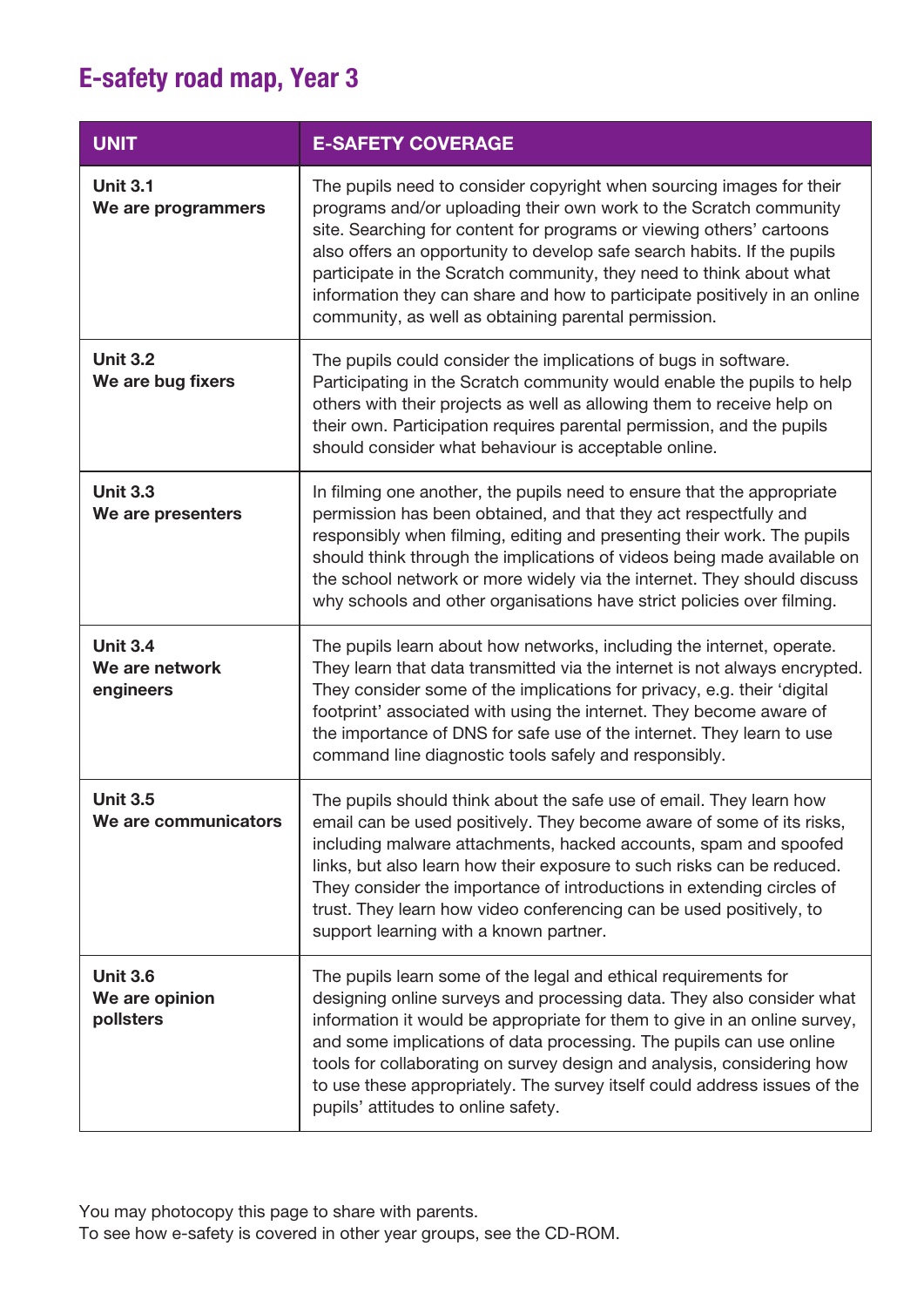| <b>UNIT</b>                                      | <b>E-SAFETY COVERAGE</b>                                                                                                                                                                                                                                                                                                                                                                                                                                                                                                                    |
|--------------------------------------------------|---------------------------------------------------------------------------------------------------------------------------------------------------------------------------------------------------------------------------------------------------------------------------------------------------------------------------------------------------------------------------------------------------------------------------------------------------------------------------------------------------------------------------------------------|
| <b>Unit 4.1</b><br>We are software<br>developers | The pupils need to consider copyright when sourcing images or media<br>for their programs and/or uploading their own work to the Scratch<br>community site. Searching for content for their programs or viewing<br>others' games also offers an opportunity to develop safe search habits.<br>If the pupils participate in the Scratch community, they need to think<br>about what information they can share and how to participate positively<br>in an online community, as well as obtaining parental permission.                        |
| <b>Unit 4.2</b><br>We are toy designers          | The pupils again need to think carefully about copyright in sourcing<br>images and other media for their toy prototypes and presentations, or<br>if uploading their own work to the Scratch community. If the pupils do<br>participate in the online Scratch community, they should think through<br>how to do so in a safe and responsible manner, and should obtain their<br>parents' consent. If the pupils link their programs to hardware, they<br>need to take care to work safely with a range of tools and electronic<br>equipment. |
| <b>Unit 4.3</b><br>We are musicians              | The pupils need to think about copyright when sourcing audio or<br>publishing their own compositions. They are encouraged to use Creative<br>Commons licensed content if working with others' audio files. There's<br>an opportunity to discuss how copyright relates to music performed in<br>school as well as illegal downloading and sharing of copyrighted music.                                                                                                                                                                      |
| <b>Unit 4.4</b><br>We are HTML editors           | The pupils learn how easy it is to create content for the web. The unit<br>provides an opportunity to address some of the risks of using the<br>web, and how pupils could best keep themselves safe while doing so.<br>They learn how easily web pages can be modified, which provides an<br>opportunity to consider the reliability of web-based content.                                                                                                                                                                                  |
| <b>Unit 4.5</b><br>We are co-authors             | The pupils learn about Wikipedia, considering some strategies for<br>evaluating the reliability of online content as well as the rules and<br>processes that the Wikipedia community has evolved. The pupils<br>develop a shared wiki, thinking carefully about how to do so safely<br>and responsibly, and considering what conduct is appropriate when<br>collaborating on a shared resource.                                                                                                                                             |
| <b>Unit 4.6</b><br>We are meteorologists         | The pupils consider the importance of obtaining and using accurate data<br>for any information-processing work. If the pupils film one another, they<br>need to ensure appropriate permission is obtained and that recordings<br>are made, edited and shown in safe, respectful and responsible ways.<br>The pupils should think carefully about the implications of uploading<br>their films to the school network or to the internet.                                                                                                     |

You may photocopy this page to share with parents.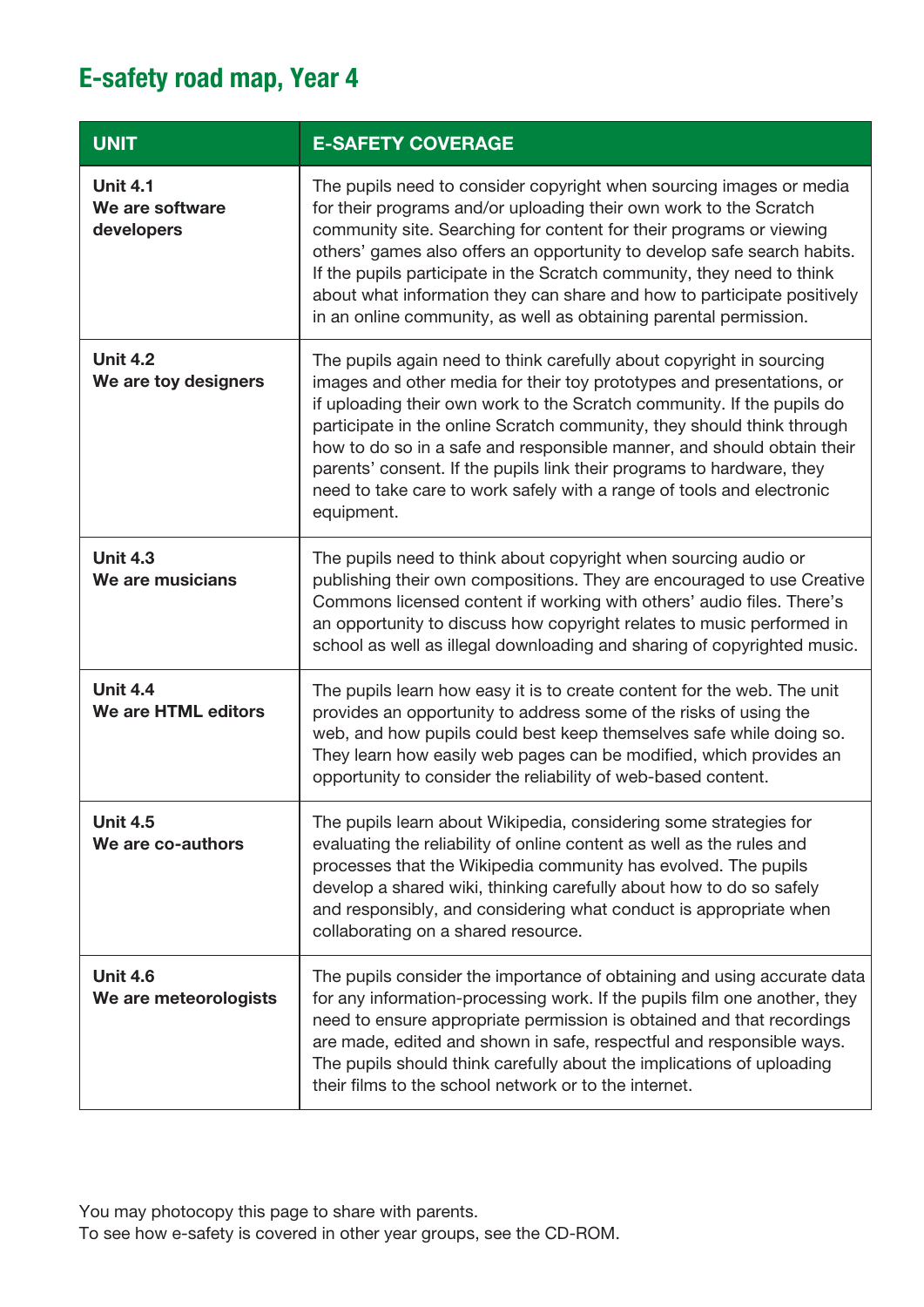| <b>UNIT</b>                                  | <b>E-SAFETY COVERAGE</b>                                                                                                                                                                                                                                                                                                                                                                                                                                                                                                                                                                                                                                          |
|----------------------------------------------|-------------------------------------------------------------------------------------------------------------------------------------------------------------------------------------------------------------------------------------------------------------------------------------------------------------------------------------------------------------------------------------------------------------------------------------------------------------------------------------------------------------------------------------------------------------------------------------------------------------------------------------------------------------------|
| <b>Unit 5.1</b><br>We are game<br>developers | The pupils need to consider copyright when sourcing images or<br>media for their games and/or uploading their own work to the Scratch<br>community site. Searching for content for their games or viewing others'<br>games also offers an opportunity to develop safe search habits. If the<br>pupils participate in the Scratch community, they need to think about<br>what information they can share and how to participate positively in an<br>online community, as well as obtaining parental permission. The pupils<br>might also consider some personal implications of playing games,<br>perhaps including violent computer games.                        |
| <b>Unit 5.2</b><br>We are cryptographers     | The pupils learn how information can be communicated in secret over<br>open channels, including the internet, using cryptography. They learn<br>about the public key system used to sign and encrypt content on the<br>web, and how they can check the security certificates of encrypted<br>websites. They learn about the importance of password security for<br>online identity and consider what makes a secure password.                                                                                                                                                                                                                                     |
| <b>Unit 5.3</b><br>We are artists            | The unit provides an opportunity to reinforce messages around safe<br>searching and evaluating the quality of online content. If the pupils<br>upload their work for others to see, they should consider the importance<br>of protecting personal information as well as recognising that they are<br>sharing their own copyrighted work with an audience.                                                                                                                                                                                                                                                                                                        |
| <b>Unit 5.4</b><br>We are web developers     | E-safety forms the focus of this unit, with the pupils working<br>collaboratively to develop a website in which they present their own<br>authoritative content on a broad range of issues around the safe and<br>responsible use of technology. In doing so, they consider the reliability<br>and bias of online content, how to contribute positively to a shared<br>resource, and how to use search engines safely and effectively.                                                                                                                                                                                                                            |
| <b>Unit 5.5</b><br>We are bloggers           | The pupils write content for their own or a shared blog, thinking carefully<br>about what can be appropriately shared online. They consider issues<br>of copyright and digital footprint as well as what constitutes acceptable<br>behaviour when commenting on others' blog posts. The pupils also<br>think about the importance of creating high-quality online content and<br>become more discerning in evaluating content as they review others'<br>blogs. If the pupils' blogs are publicly accessible, it is important that any<br>comments are moderated by their teacher; it is worth discussing with<br>the pupils why the comments should be moderated. |
| <b>Unit 5.6</b><br>We are architects         | The pupils should observe good practice when searching for and<br>selecting digital content. If the pupils choose to locate their 3D models<br>geographically, they should avoid sharing private information. The pupils<br>should think about copyright when adding content to their model or<br>publishing images or videos of their model.                                                                                                                                                                                                                                                                                                                     |

You may photocopy this page to share with parents.